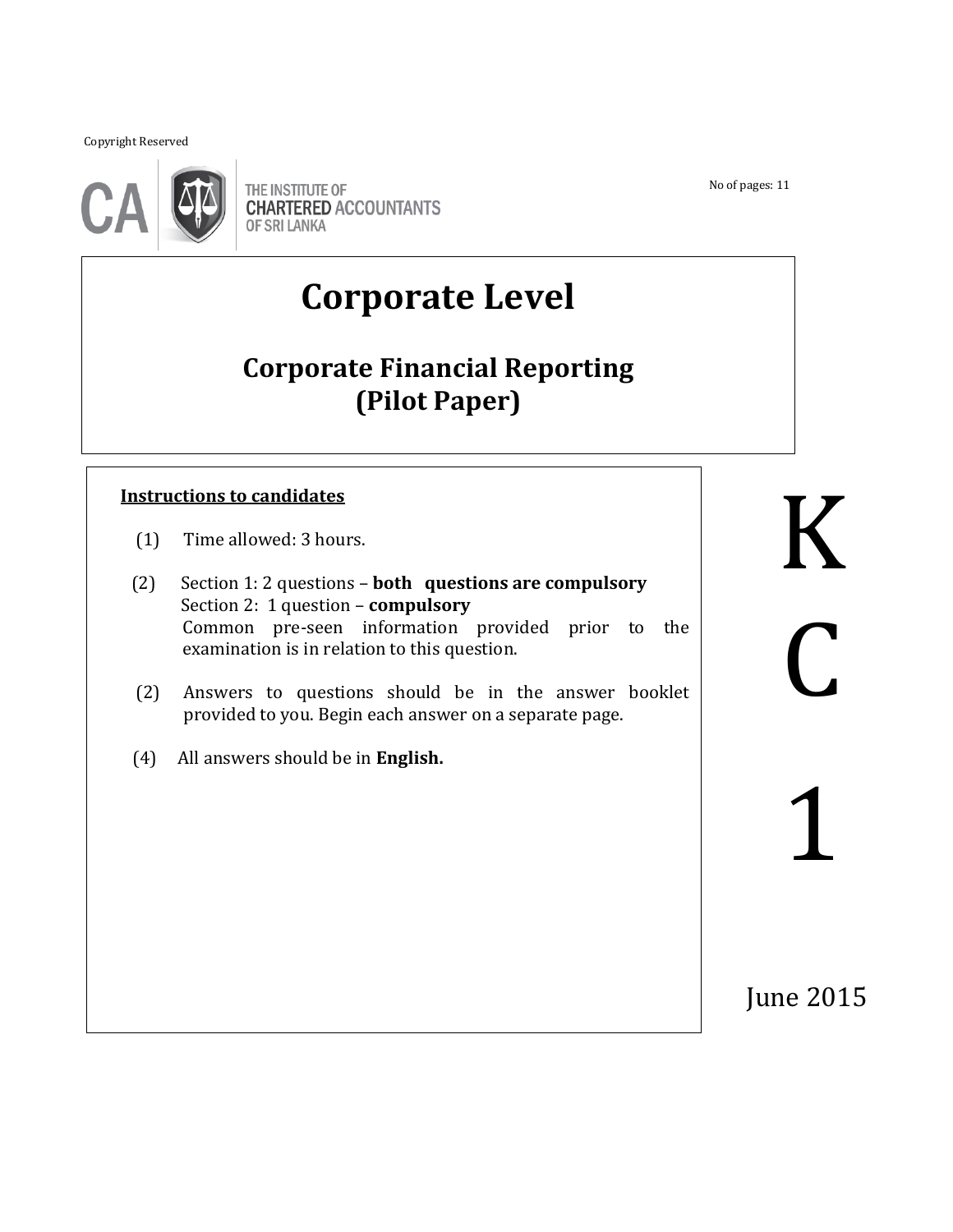## **Section 1**

1. Hiru PLC is in the business of manufacturing and sale of dairy products. It has fifty outlets through which dairy products manufactured by the Company are sold. The chairman of the audit committee of Hiru PLC requires you to review the financial statements of the Company prepared for the year ended 31st March 2015 as the Company is the subject of a bid from a rival company, Tharu Plc. The offer price from Tharu PLC was agreed at twenty times the earnings per share (EPS) of Hiru PLC, reported for the year ended 31st March 2015. The number of shares in issue of the company as at 31 March 2015 was 50 Mn.

Mr. Saman, the chief financial officer (CFO) of Hiru PLC, is an unqualified accountant and has computed profit after tax as Rs. 300 Mn for the year ended 31st March 2015. The members of the audit committee of the Company have reviewed the financial statements and identified a number of issues over which they have some concerns.

The CFO of the Company is the brother-in-law of Hiru PLC's Chief Executive Officer (CEO) Mr. Nuwan. The CEO and CFO owned 25% of Hiru PLC's equity shares as at 31st March 2015.

The audit committee has provided you with the following details.

- i. Hiru PLC introduced a loyalty card scheme for customers on  $1<sup>st</sup>$  March 2015. The card was sold at a nominal price of Rs. 200 each and allows existing customers to claim a 5% discount on all future purchases from Hiru PLC for three years from the date of purchasing the card. As of  $31<sup>st</sup>$  March 2015 Hiru PLC had issued 150,000 loyalty cards, which have an unexpired period of 35 months. Saman has recognized card sales revenue of Rs. 30 Mn in the financial statements prepared for the year ended  $31<sup>st</sup>$  March 2015. None of the customers have used this discount card in the month of March 2015.
- ii. On 1st April 2014 Hiru PLC leased out an existing plant which was not being used regularly, to another company. As at 1st April 2014 the plant had a useful life of 5 years and its carrying amount was Rs. 250 Mn, which was also its fair value.

The terms of the lease were that the lease is for a period of five years and the lessee would pay Hiru PLC Rs. 60 Mn a year in advance for 5 years starting from  $1<sup>st</sup>$  April 2014. At the end of the lease term the plant was expected to have a scrap value of Rs. 20 Mn, of which Rs. 15 Mn was guaranteed by the lessee.

Saman has shown the transaction as an asset disposal and recognized a gain on disposal of Rs. 70 Mn  $({5 \times Rs. 60 Mn} + Rs. 20 Mn) - Rs. 250 Mn)$  in profit for the year. The implicit interest rate in similar lease arrangements is 10%.

iii. On 1st March 2015 Hiru PLC purchased 2.5 million equity shares in Sandu Plc, a listed company, for Rs. 50 each. The purchase was authorized by the board of directors after the CEO had read a newspaper article suggesting that Sandu Plc had performed exceptionally well during the first nine months of the 2014/2015 financial year and was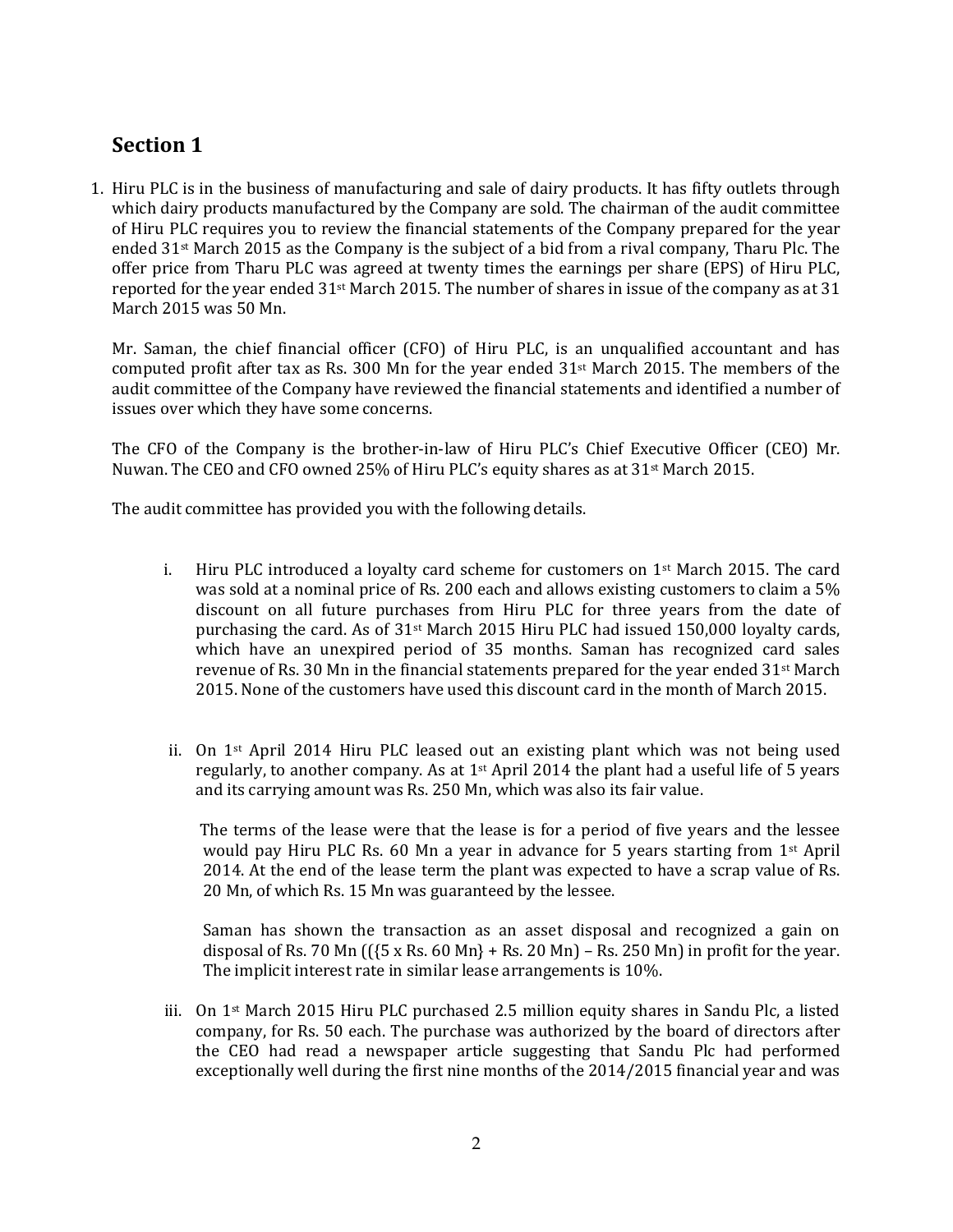about to announce nine months results. According to the article the shares of the company were undervalued.

The nine months results of Sandu Plc were announced on 10<sup>th</sup> March 2015. However, the results released were not as good as expected. Sandu Plc's share price reduced to Rs. 20 per share as at 31<sup>st</sup> March 2015. Hiru PLC sold the purchased shares on 20<sup>th</sup> April 2015 for Rs. 25 per share.

The CFO has measured these shares at cost in the statement of financial position. The accounting policy of the Company is to classify all non-group related equity investments of this nature as available for sale financial assets.

iv. On 1st April 2014, Hiru Plc invested Rs. 360 Mn in corporate bonds issued by Good Finance Plc. The Company purchased 4,000,000 bonds of which the face value was Rs. 400 Mn. Under the terms of issue, these bonds are redeemable at Rs. 120 each on  $31^{st}$ March 2020 and interest on these bonds is payable on  $31<sup>st</sup>$  March in arrears at the rate of 10% on par value. This represents an effective annual interest rate of 15% for Hiru PLC. Hiru PLC's intention was to hold these bonds until redemption.

Good Finance Plc was carrying on its business successfully up to  $1<sup>st</sup>$  May 2015. However, the company started to experience many liquidity problems due to the sudden withdrawal of deposits by a few large deposit holders of the company. On  $1<sup>st</sup>$  June 2015 the debts of Good Finance Plc were restructured due to severe liquidity problems experienced by the company. As part of the restructuring process Good Finance Plc entered into negotiations with the bond holders of the company on interest payments. After several discussions, on 1<sup>st</sup> August 2015 Hiru PLC agreed to forgo the interest payments due on 31st March 2015 and 2016, with the payments from 31st March 2017 onwards resuming as normal. The CFO has recognized an interest income of Rs. 40 Mn in the 2014/2015 financial statements of the Company.

#### **You are required to:**

a) **Advise** on how the above issues should be dealt with in the financial statements for the year ended 31st March 2015 and any subsequent years.

#### **(15 marks)**

b) **Compute** the revised profit and earnings per share for the year ended 31<sup>st</sup> March 2015 after making the above adjustments.

#### **(5 marks)**

c) **Discuss** any ethical issues arising from the above scenario, and advise the chairman of the audit committee, from a corporate governance perspective, of any actions that they should consider.

 **(5 marks)**

#### **Total 25 marks**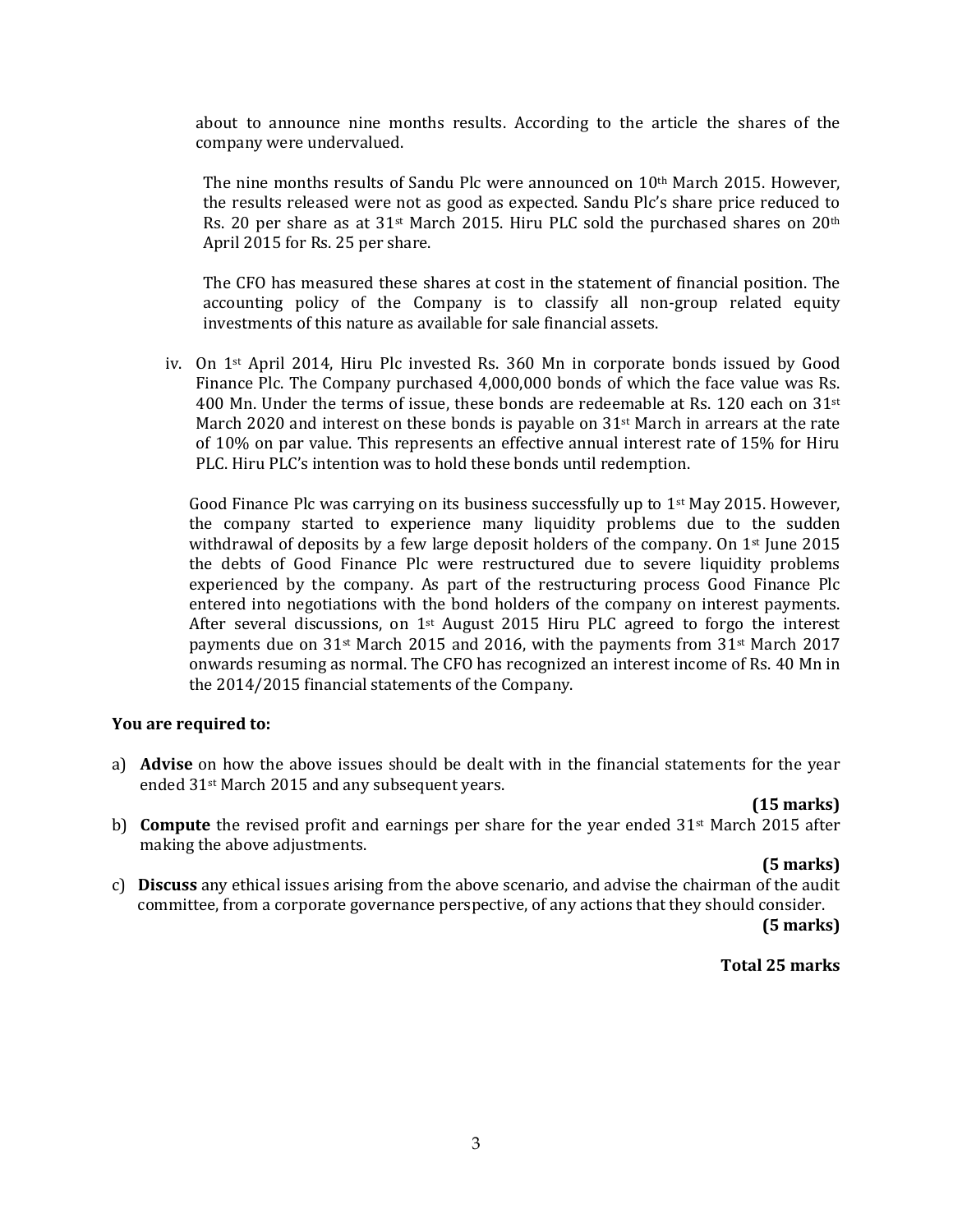2. HiFi Bakers (Pvt) Ltd is a fully owned subsidiary of Rich Food Plc. It is in the business of manufacturing and sale of bread and bakery products. The board of directors of Rich Food Plc has taken a decision to sell its shares in HiFi Bakers (Pvt) Ltd.

You are the accountant of Tasty Bakers (Pvt) Ltd. The managing director of your company has sent you the following note with some financial and non-financial information of Hifi Bakers (Pvt) Ltd and the industry.

'I am interested in acquiring Hifi Bakers (Pvt) Ltd. I would like you to spend some time analyzing the attached financial statements and other information. I am particularly interested in Hifi Bakers' financial performance and financial position (including liquidity and solvency). Please send me a report that documents your review and conclusions."

#### **Hifi Bakers (Pvt) Ltd. – Key matters identified in review of operations of the year ended 31st March 2013.**

- Selling prices to third parties for bread and bakery products have been increased by over 10% in the last year. A significant proportion of revenue is generated by selling to Rich Food Plc.
- Purchase prices of raw materials such as flour have increased by 15% during the year and are still increasing.
- Electricity cost has increased substantially during the year under review.
- Rich Food Plc charges Hifi Bakers (Pvt) Ltd annually for management services it provides to Hifi Bakers (Pvt) Ltd.
- New manufacturing equipment costing over Rs. 20 Mn was installed in October 2013.
- An additional range of products launched in March 2015 has not proved popular with customers.
- All of Hifi's loans are provided by Rich Food Plc.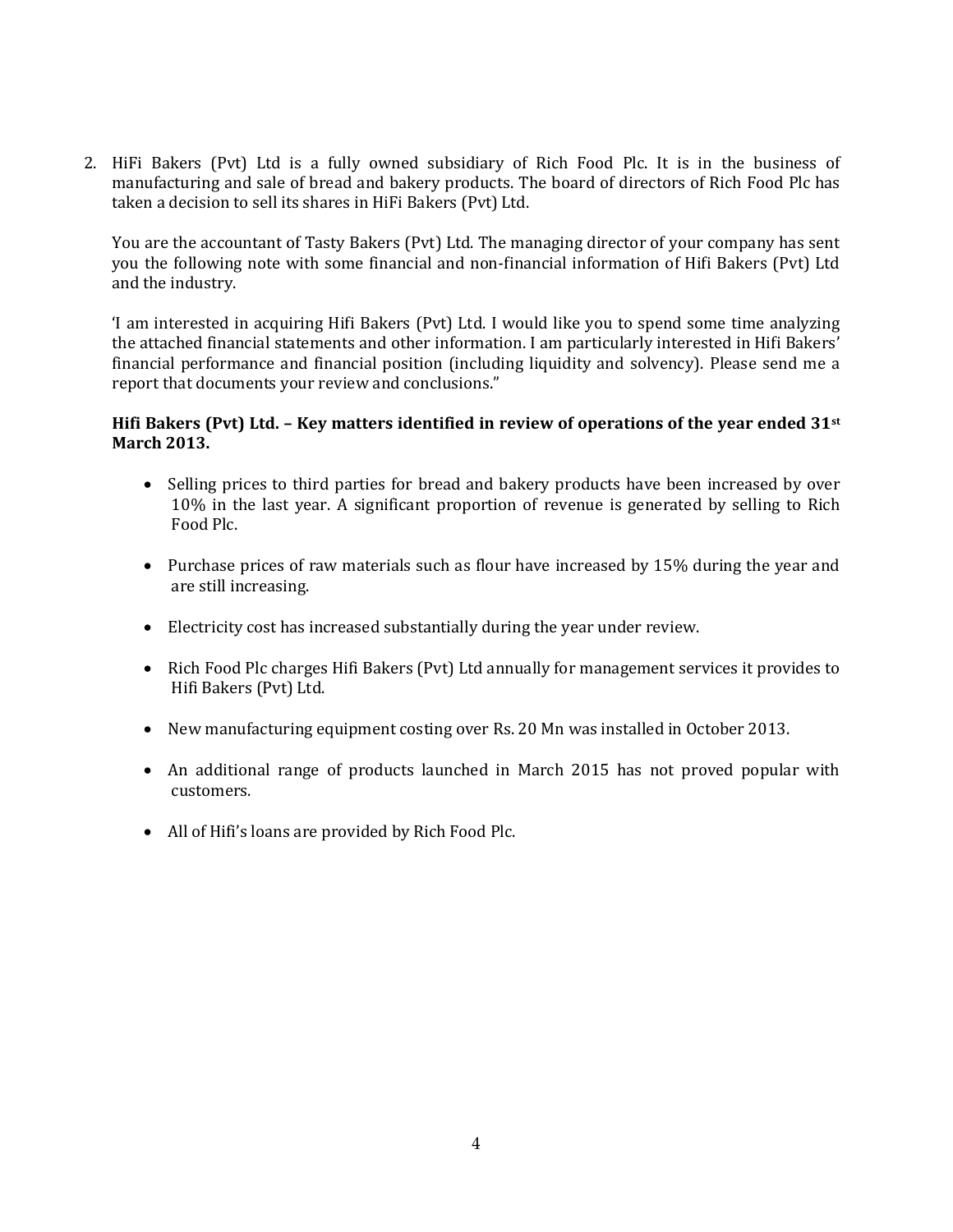|                                   | $31$ st<br>Year<br>ended | Year ended 31st |  |
|-----------------------------------|--------------------------|-----------------|--|
|                                   | <b>March 2015</b>        | March 2014      |  |
|                                   | <b>Rs. 000</b>           | <b>Rs. 000</b>  |  |
|                                   |                          |                 |  |
| Revenue (see Note 1)              | 207,300                  | 152,500         |  |
| Cost of sales                     | (152,500)                | (122,700)       |  |
| Gross profit                      | 54,800                   | 29,800          |  |
| Administration expenses           | (15,300)                 | (11,400)        |  |
| Selling and distribution expenses | (5,000)                  | (10,000)        |  |
| Finance costs (see Note 1)        | 5,000                    | (2,500)         |  |
| Profit before taxation            | 29,500                   | 5,900           |  |
| Income tax                        | (5,000)                  | (1,600)         |  |
| Profit after taxation             | 24,500                   | 4,300           |  |
|                                   |                          |                 |  |

#### **Hifi Bakers (Pvt) Ltd – Income statement for the year ended 31st March 2015.**

No dividends have been paid or proposed during the financial years 2013/2014 and 2014/2015.

## **Hifi Bakers (Pvt) Ltd – Statement of financial position as at 31st March, 2015.**

|                                         | <u>As</u>              | at 31 <sup>st</sup> March As at 31 <sup>st</sup> March 2014 |                |                |
|-----------------------------------------|------------------------|-------------------------------------------------------------|----------------|----------------|
|                                         | 2015<br><b>Rs. 000</b> | <b>Rs. 000</b>                                              | <b>Rs. 000</b> | <b>Rs. 000</b> |
| <b>ASSETS</b>                           |                        |                                                             |                |                |
| Non-current assets                      |                        |                                                             |                |                |
| Property, plant & equipment             |                        | 48,700                                                      |                | 26,000         |
| <b>Current assets</b>                   |                        |                                                             |                |                |
| Inventories                             | 5,300                  |                                                             | 4,600          |                |
| Trade and other receivables             | 18,100                 |                                                             | 6,500          |                |
| Cash and cash equivalents               | 7,000                  |                                                             | 5,000          |                |
|                                         |                        | 30.400                                                      |                | 16,100         |
| <b>Total assets</b>                     |                        | 79,100                                                      |                | 42,100         |
| <b>EQUITY &amp; LIABILITIES</b>         |                        |                                                             |                |                |
| Issued capital – (1 Mn ordinary shares) |                        | 10,000                                                      |                | 10,000         |
| Retained earnings                       |                        | (14,300)                                                    |                | (38, 800)      |
|                                         |                        | (4,300)                                                     |                | (28,800)       |
| <b>Non-current liabilities</b>          |                        |                                                             |                |                |
| Long-term loan                          |                        | 50,000                                                      |                | 50,000         |
| <b>Current liabilities</b>              |                        |                                                             |                |                |
| Trade and other payables                | 28,400                 |                                                             | 18,900         |                |
| Taxation                                | 5,000                  |                                                             | 2,000          |                |
|                                         |                        | 33,400                                                      |                | 20,900         |
| <b>Total equity and liabilities</b>     |                        | 79,100                                                      |                | 42,100         |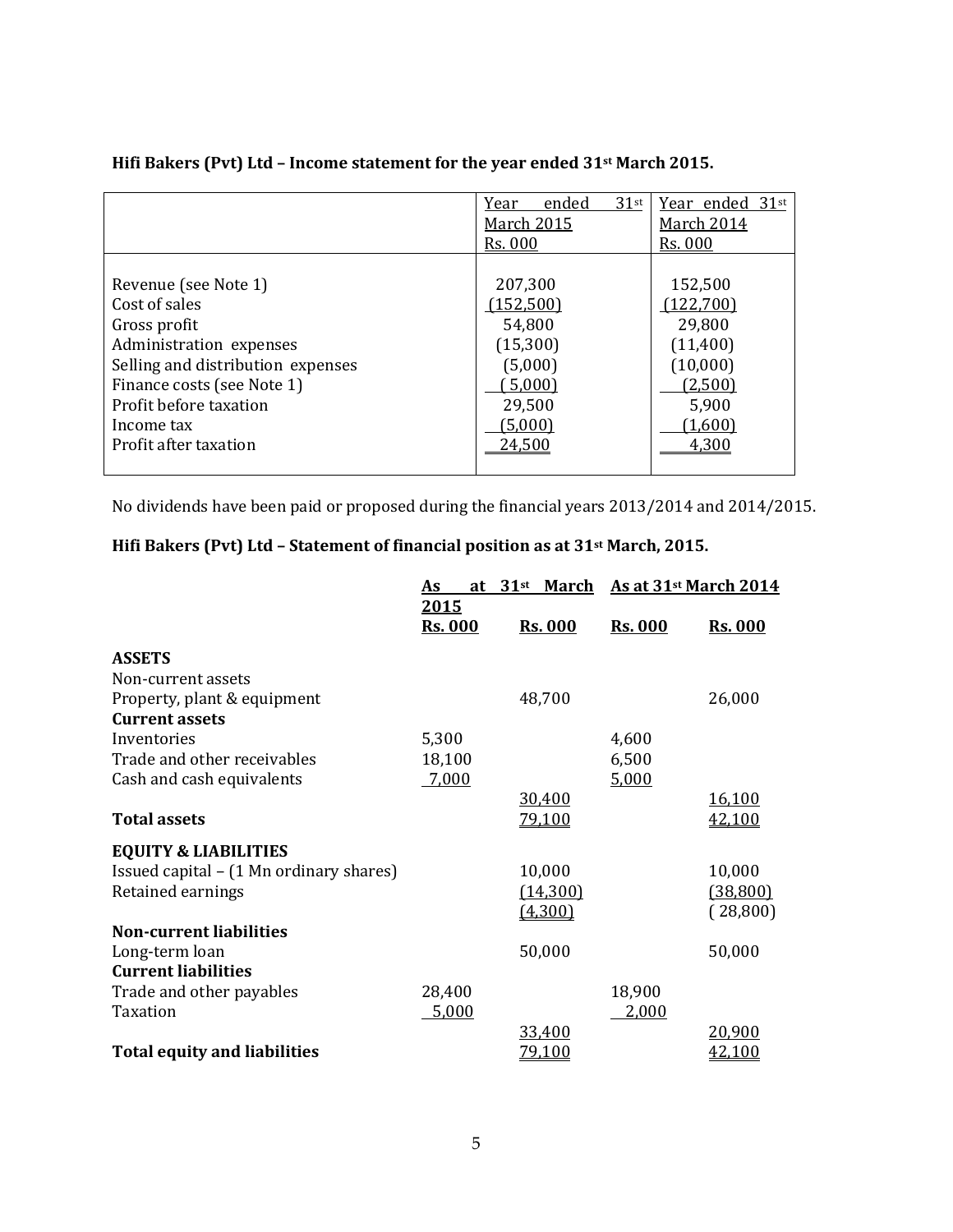#### **Note 1 – Related party transactions**

During 2014/2015 Hifi Bakers recognized revenue of Rs. 120 Mn (2013/2014 – Rs. 55 Mn) on sales to Rich Food Plc. Hifi Bakers charged a management fee of Rs. 5 Mn (2014 - Rs. 10 Mn) in respect of administrative and other operating services provided. This is included under administration expenditure. The loan due to Rich Food Plc is repayable in 2022 and carries a fixed rate of interest of 10% per annum.

#### **Additional information**

|                                      | 2014/2015 | 2013/2014 |
|--------------------------------------|-----------|-----------|
| Gross profit margin                  | 26 %      | 19.5 %    |
| Industry average gross profit margin | 40%       | 45%       |
| Return on capital employed (ROCE)    | 75.49%    | 39.62%    |

You are required to:

a) **Explain** the usefulness of related party disclosures when analyzing the financial position and financial performance of a business organization.

#### **(5 marks)**

b) **Analyze** the given financial information of HiFi Bakers (Pvt) Ltd and write a detailed report to the managing director of your company on your observations. Your report should cover your analysis of profitability and liquidity of HiFi Bakers as reported in the financial statements.

**(20 marks)**

 **Total 25 marks**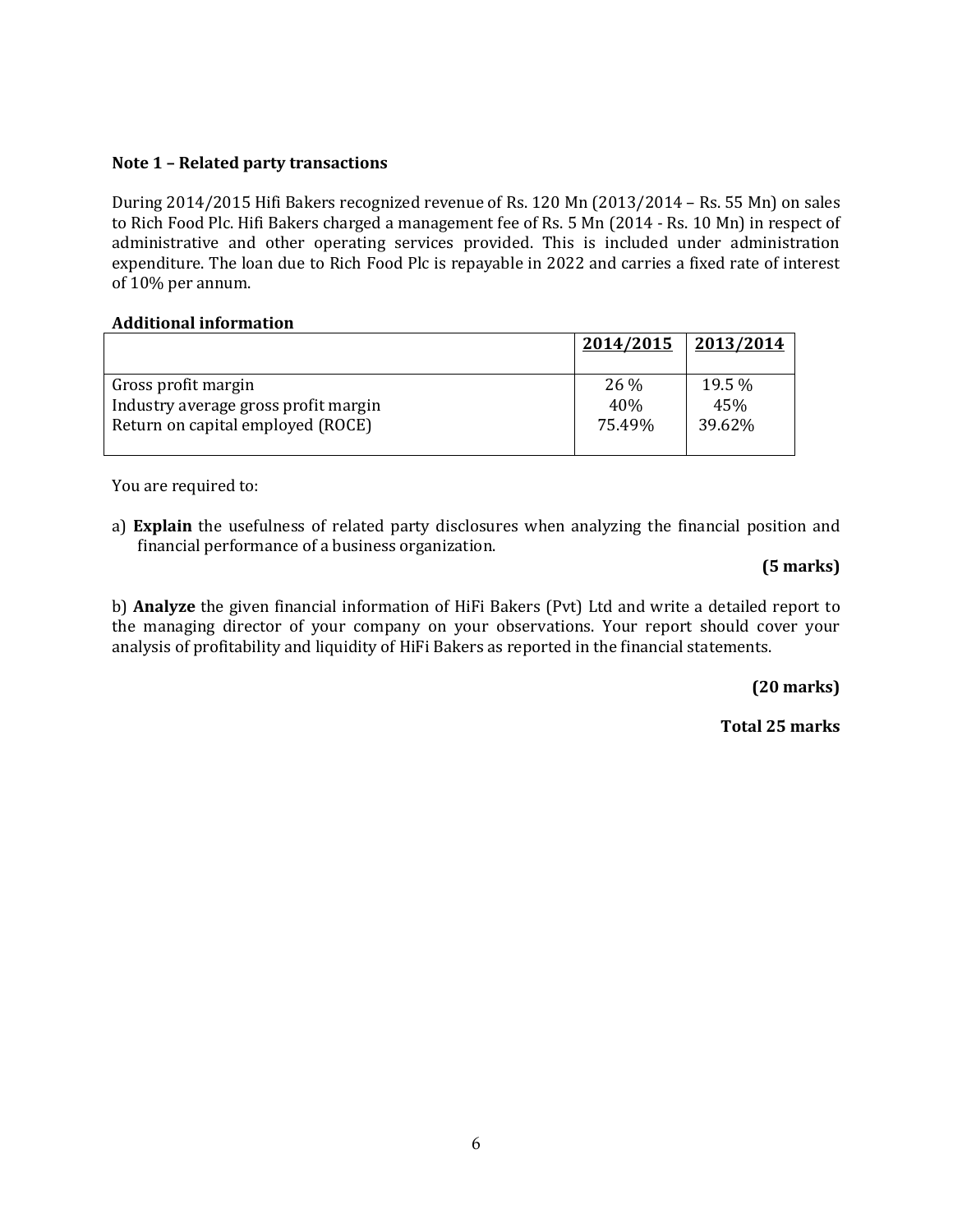## **Section 2**

- 3. The draft consolidated financial statements of Migaya Ceramics Group for the year ended  $31<sup>st</sup>$ March 2015 were prepared by the accounts executive of the Company. The following additional information relating to the draft consolidated financial statements is available for your consideration.
- a) The statement of consolidated other comprehensive income of Migaya Ceramics PLC for the year ended 31st March 2015 was as follows.

| <b>Total Comprehensive Income</b>                    | 144,530 |
|------------------------------------------------------|---------|
| Revaluation surplus                                  | 25,000  |
| Fair value gain (net of tax) on AFS financial assets | 28,420  |
| Profit for the year (after tax)                      | 91.110  |
|                                                      | Rs. 000 |
| Statement of complementing income                    |         |

The fair value gain on AFS & revaluation surplus relates to the AFS financial assets and property, plant & equipment owned by Migaya Ceramics PLC. The above total comprehensive income has been added to retained earnings shown in the consolidated statement of financial position.

b) Migaya acquired 15% of the equity capital (1,500,000 shares) of Milanka Walltiles (Pvt) Ltd on 1st April 2014 for Rs. 30 Mn. As of that date Milanka Walltiles (Pvt) Ltd had retained earnings of Rs. 100 Mn.

A further 40% of equity shares (4,000,000 shares) in Milanka was acquired on 1st October 2014 giving Migaya control over Milanka Walltiles. The purchase consideration for this was agreed as follows:

 $\triangleright$  Immediate cash payment of Rs. 100 Mn.

Statement of comprehensive income

 Further cash payment of Rs. 40 Mn on 1st October 2017, if average profit of Milanka Walltiles (Pvt) Ltd for the three years ending 30th September 2017 exceeds Rs. 12 Mn per annum. Management has informed you that the Company's incremental borrowing rate is 8% which can be used as the discount rate.

As of 1st October 2014, the fair value of net assets of Milanka Walltiles (Pvt) Ltd was Rs. 265 Mn. The increase in fair value of net assets of Milanka Walltiles (Pvt) Ltd is attributed to the land owned by the Company. Further increase in the fair value of Milanka Walltiles (Pvt) Limited is not reflected in the separate financial statements of the Company.

The fair value of a share of Milanka Walltiles (Pvt) Ltd as of 1st October 2014 was determined at Rs.35. It is the Company policy to value non-controlling interest at fair value.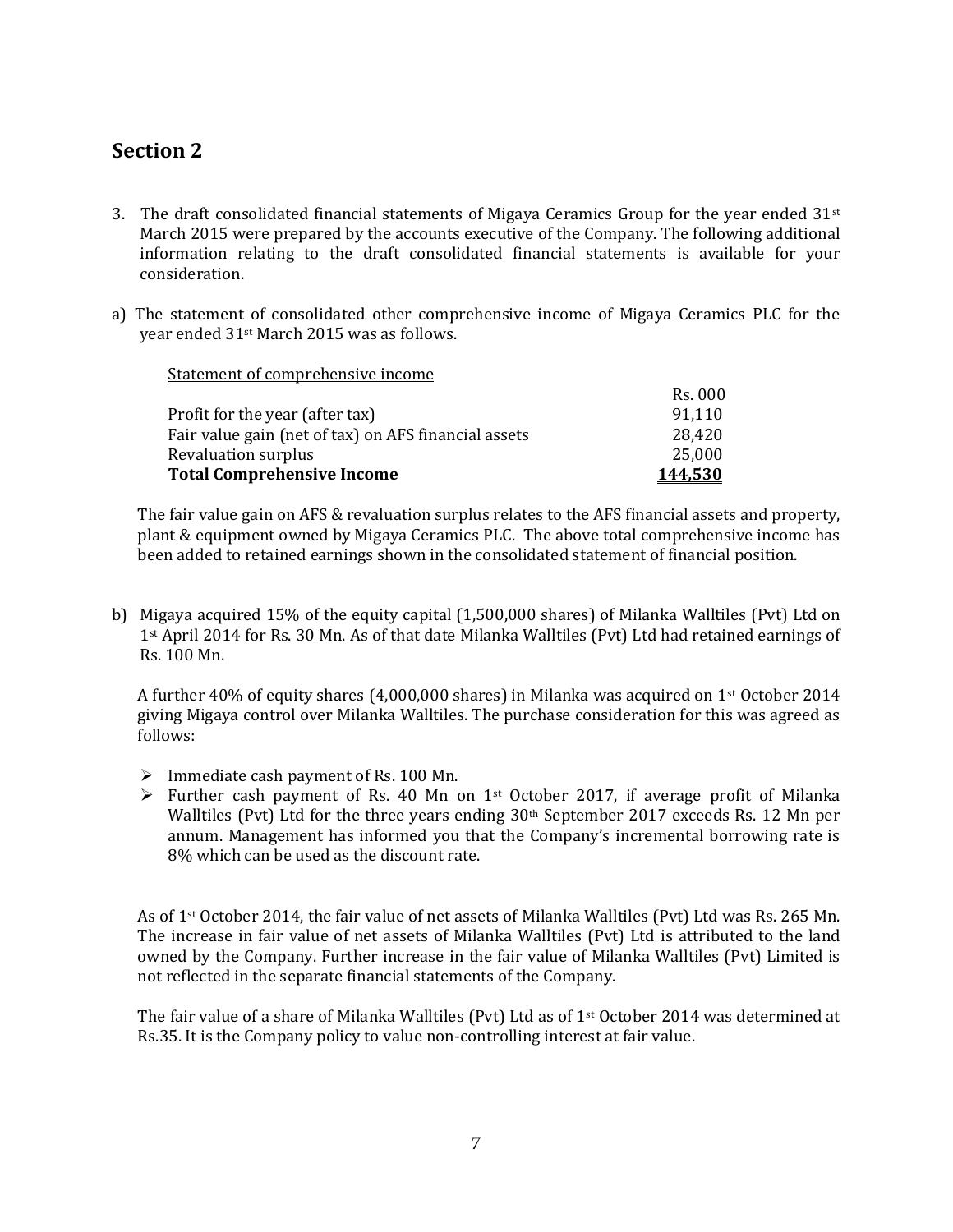The above investment in Milanka Walltiles (Pvt) Ltd amounting to Rs. 130 Mn (100 Mn +30 Mn) is shown in the draft consolidated financial statements under available-for-sale financial assets at fair value through other comprehensive income. However, the further cash payment to be made has not been recorded in the books of accounts of the Company. The total gain recognized in the statement of other comprehensive income prepared for the year ended 31st March 2015 in respect of the investment in Milanka Walltiles (Pvt) Ltd was Rs. 14,500,000.

The directors of Migaya Ceramics PLC are of the view that the fair value of the contingent consideration as at 31st March 2015 is Rs. 30 Mn based on the expected future cash flows from the business.

You may assume that income and expenses of Milanka Walltiles (Pvt) Ltd have occurred evenly throughout the year and accounting policies of the Company are the same as those of the group.

The statement of financial position & statement of comprehensive income of Milanka Walltiles (Pvt) Ltd for the financial year 2014/2015 were as follows.

Income statement of Milanka Walltiles (Pvt) Ltd For the year ended 31st March 2015

|                         | Rs. 000      |
|-------------------------|--------------|
| Turnover                | 422,560      |
| Cost of sales           | (245,200)    |
| <b>Gross profit</b>     | 177,360      |
| Distribution expenses   | (82,040)     |
| Administrative expenses | (53,600)     |
| Financial cost          | (25, 390)    |
| Profit before tax       | 16,330       |
| Income tax expenses     | (6,830)      |
| Net profit for the year | <u>9,500</u> |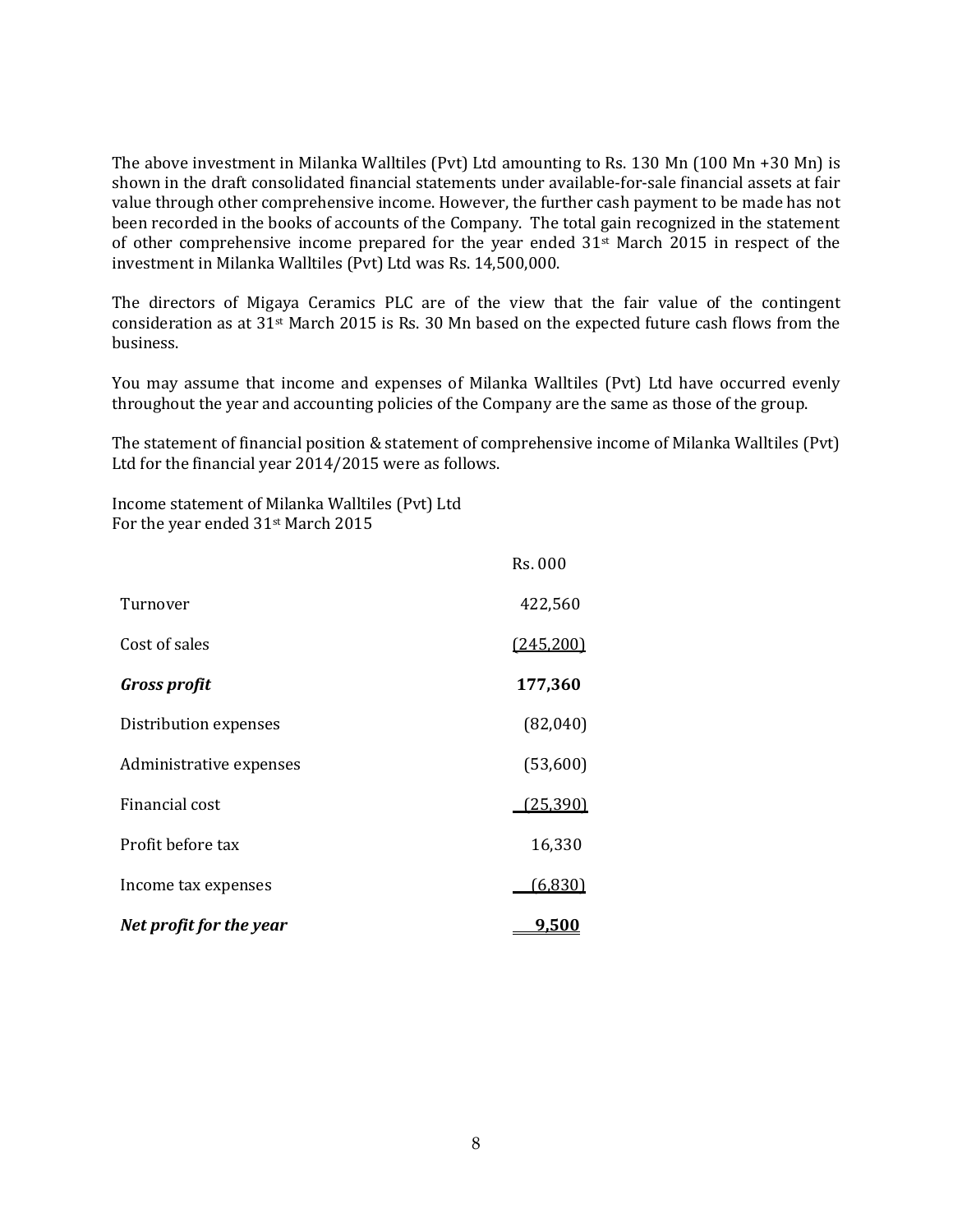|                                       | Rs. 000 |
|---------------------------------------|---------|
| <b>Non-current assets</b>             |         |
| Property, plant & equipment           | 295,000 |
|                                       |         |
| <b>Current assets</b>                 |         |
| Inventories                           | 115,000 |
| Trade & other receivables             | 92,100  |
| Financial assets                      | 22,690  |
| Cash & cash equivalents               | 30,100  |
| <b>Total current assets</b>           | 259,890 |
|                                       |         |
| <b>Total Assets</b>                   | 554,890 |
|                                       |         |
| <b>Equity and liabilities</b>         |         |
| <b>Stated capital and reserves</b>    |         |
| Stated capital (10 Mn shares)         | 160,000 |
| Retained earnings                     | 109,500 |
| <b>Total equity</b>                   | 269,500 |
| Non - current liabilities             |         |
| Interest bearing loans                | 90,000  |
| Retirement benefit liabilities        | 9,500   |
| <b>Total non-current liabilities</b>  | 99,500  |
| <b>Current liabilities</b>            |         |
| <b>Bank overdraft</b>                 | 85,600  |
| Trade and other payables              | 92,100  |
| Income tax liabilities                | 8,190   |
| <b>Total current liabilities</b>      | 185,890 |
|                                       |         |
| <b>Total Equity &amp; Liabilities</b> | 554,890 |

Statement of financial position of Milanka Walltiles (Pvt) Ltd As at 31st March 2015

c) On 1st October 2014, Migaya Ceramics acquired 500,000 equity shares of Milanka Tiles PLC, a listed company, for Rs. 20 Mn. These shares were acquired for strategic reasons and do not allow Migaya to exercise control or significant influence over the financial & operating policies of Milanka Tiles PLC. The investment was designated as available-for-sale and shown at Rs. 20 Mn in the financial statement of the Company as at 31st March 2015. The market price of a share of Milanka Tiles PLC as at 31st March 2015 was Rs. 60.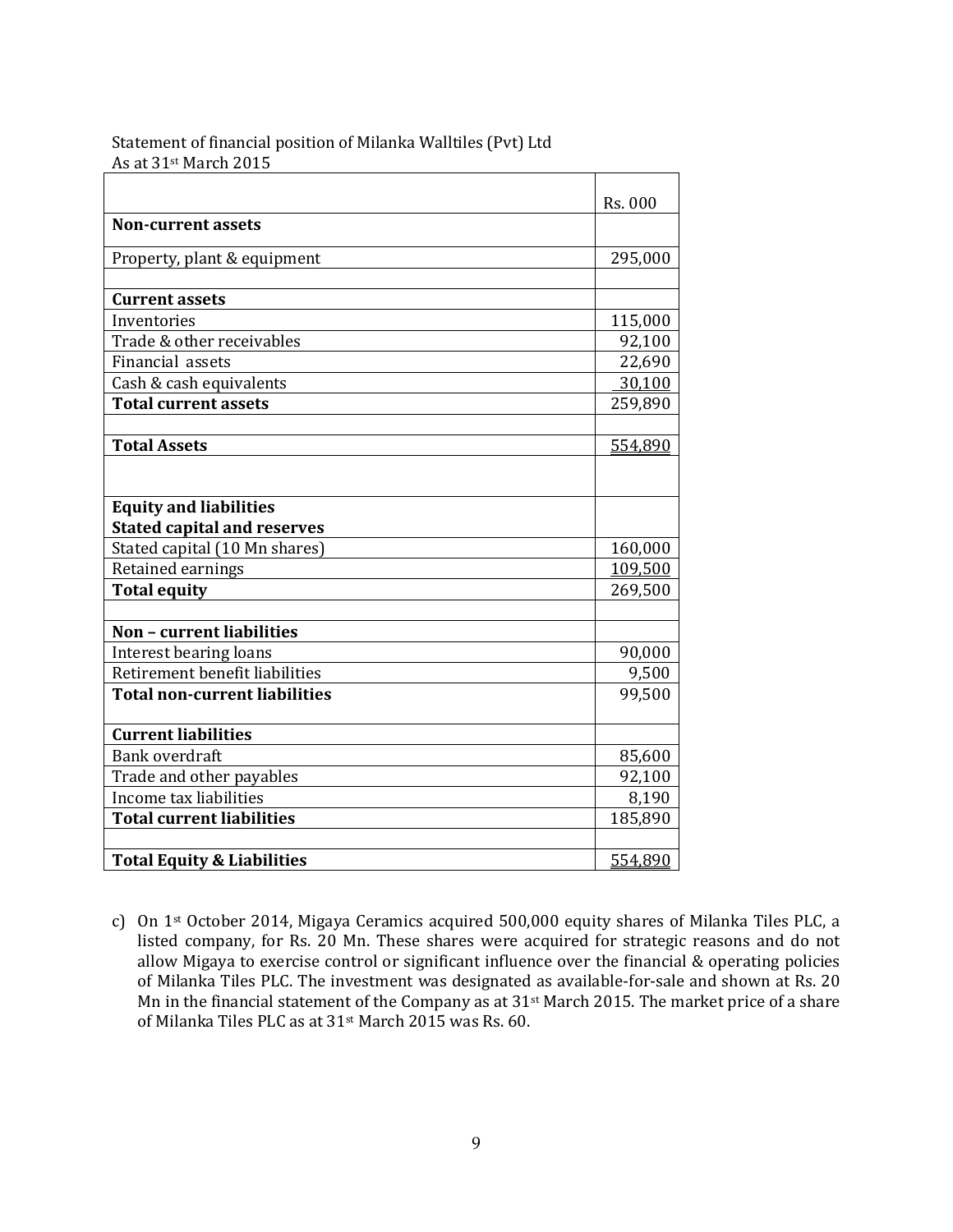- d) The plant belonging to Migara Ceramics PLC located in Godakawela was sold on  $1<sup>st</sup>$  April 2014 for Rs. 50 Mn. It had a net book value of Rs. 40 Mn at the time of sale. The proceeds received had been credited to the revenue account erroneously. There was a revaluation surplus of Rs. 50 Mn included under reserves in the financial statements of the Company in respect of the plant disposed. The fair value of the plant as at  $1<sup>st</sup>$  April 2014 was Rs. 45 Mn. The plant was immediately leased back over a lease term of four years which is the asset's remaining useful life. The residual value of the plant at the end of the lease period is estimated to be a negligible amount. The first lease installment paid on 31st March 2015 amounting to Rs.15 Mn had been debited to the non-current assets account. No other adjustment has been made in the financial statements in respect of the above. The implicit interest rate in the lease is 8%.
- e) The long-term borrowings of Migaya Ceramics include a loan at a carrying amount of Rs. 100 Mn which was taken from a venture capital company on  $1<sup>st</sup>$  April 2014. No interest is payable in respect of this loan during the loan period of three years. However, Rs. 133.1 Mn is payable to the venture capital company on  $31^{st}$  March 2015. This represents an effective annual rate of return of 10% for the venture capital company. As an alternative to repayment, the venture capital company can exchange its loan for equity shares of Migaya on  $31<sup>st</sup>$  March 2017. The annual rate of return required by such venture capital company on a non-convertible loan would have been 12%. Migaya has not charged any finance cost in respect of this loan in the financial statements prepared for the year ended 31st March 2015.
- f) On  $1<sup>st</sup>$  January 2015 Migaya Ceramics PLC decided to outsource its tile packing process. As a result, a specialist machine which was used for the tile packing process was no longer needed and the directors of the Company decided to sell it. The machine was taken out of use and has been advertised in national newspapers for sale at a price of Rs. 112 Mn. This machine was originally acquired on 1st April 2004 at a price of Rs. 200 Mn and was estimated to have a useful life of 20 years. The machine was revalued on 31st March 2012 at Rs. 147.85 Mn when its carrying value was Rs. 120 Mn, although there was no change to its estimated remaining useful life. The resulting revaluation surplus is included in the reserves of the financial statements of Migaya Ceramics PLC.

The machine's fair value and cost to sell as of  $1<sup>st</sup>$  January 2015 have been estimated at Rs.112 Mn and Rs. 5 Mn respectively. No accounting entries have been made in respect of the above in the draft financial statements of the Company prepared for the year ended  $31<sup>st</sup>$  March 2015.

#### **You may disregard tax implications if any, arising from the above adjustments.**